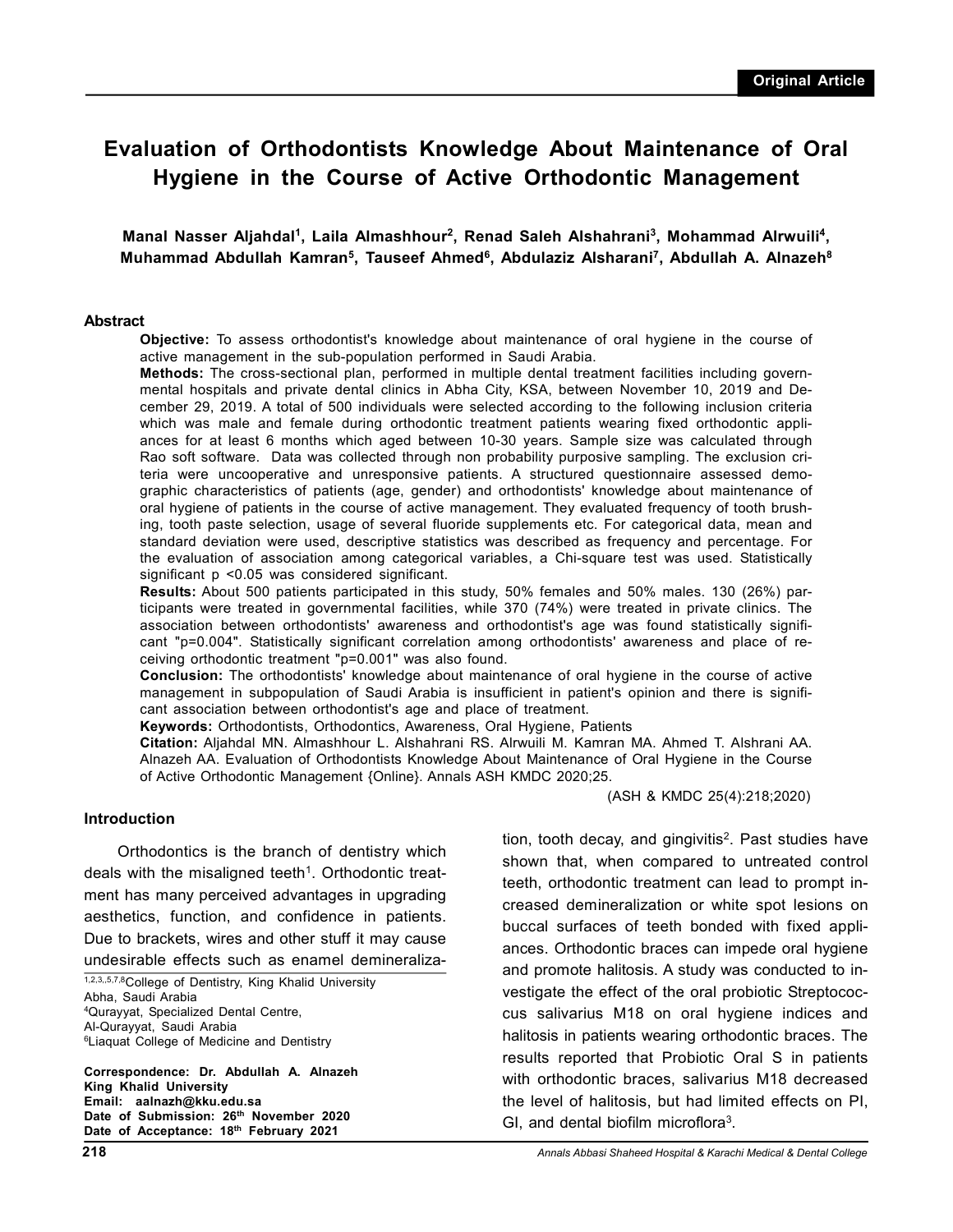The most common problem associated with hygiene of these brackets is the accumulation of plaque around them. Plaque is a thin film of polysaccharides, microorganism and salivary pellicle on the tooth surface. Too much plaque retention around brackets and attachments is the reason for the white spot lesions<sup>4</sup>. These white spots may lead to the formation of tooth cavitation if left untreated. In addition, if formed around the cervical third of tooth adjacent to gingiva it may lead to the initiation of gingivitis and periodontal pockets. Moreover, plaque retention can result in excessive development of hyperplastic gingivitis and periodontal breakdown. Indeed, bad hygiene and ineffective cleaning during orthodontic treatment is related to more noteworthy occurrence of white spots lesions. Therefore, it is a necessary practice to keep adequate oral hygiene among patients undertaking fixed orthodontic treatment so as to avoid dental caries and gingival inflammation<sup>5</sup>.

There are many methods available for the prevention of caries and plaque in and around the brackets. The most effective method is manual use of tooth brush with adequate time and frequency. Although there could be other methods which employ constant reminders and education to the patients during active treatment phase<sup>6</sup>. To test the effects of automated messages on oral hygiene, a blind, prospective, randomized controlled trial was planned. Subjects were recruited from patients receiving orthodontic treatment at the Department of Orthodontics, Texas A&M University College of Dentistry. The results shown that Daily text messages are more effective than weekly text messages at improving oral hygiene<sup>7</sup>.

Similarly use of other mechanical devices for example dental water jet has also been studied which may help in effective plaque removal and prevention of dental diseases. Various researchers evaluate the influence of fixed orthodontic equipment in the deposition of supragingival plaque. Good management of oral hygiene is required in patients wearing fixed orthodontic appliances to prevent complications such as deterioration, enamel demineralization, gingivitis, gingival hyperplasia, and periodontitis. The purpose of this Randomized Controlled Trial (RCT) is to determine the effectiveness of Dental Water Jet in patients undergoing orthodontic care with a fixed multi-bracket unit. In orthodontic patients wearing a multi-bracket fixed appliance, the dental water jet does not greatly enhance the effectiveness of home oral hygiene. During the entire orthodontic therapy, patients did not demonstrate the typical deterioration<sup>8</sup>.

Orthodontic students and postgraduates have been taught to advice oral hygiene practices during their training period and clinical practice<sup>9</sup>. The training and knowledge help them to guide patients about maintenance of their oral hygiene which may prevent the unfavourable consequences during active orthodontic treatment. The orthodontist has a dual task to prevent such issues, namely to advise the patient on plaque management measures during care, during regular visits, and to monitor the efficacy of the oral hygiene regimen. The three key methods of patient education used in medicine and dentistry are verbal, written documents, and videotapes<sup>10</sup>. The least successful seems to be written instructions. The advantages of video presentation have been defined as convenient and clear demonstration of relevant content, with the opportunity for self-learning in comfort and privacy. To the researcher's knowledge, there is lack of studies about orthodontist's knowledge and practice about maintenance of oral hygiene in the course of active management in subpopulation of Saudi Arabia. Therefore, this study aims to assess orthodontist's knowledge about maintenance of oral hygiene in the course of active management in subpopulation of Saudi Arabia.

# **Patients and Methods**

The cross-sectional study design was done in multiple dental treatment facilities including government hospitals and private dental clinics in Abha City, KSA, during the period between November 10, 2019 and December 29, 2019.

A total of 500 individuals were selected according to the following inclusion criteria which was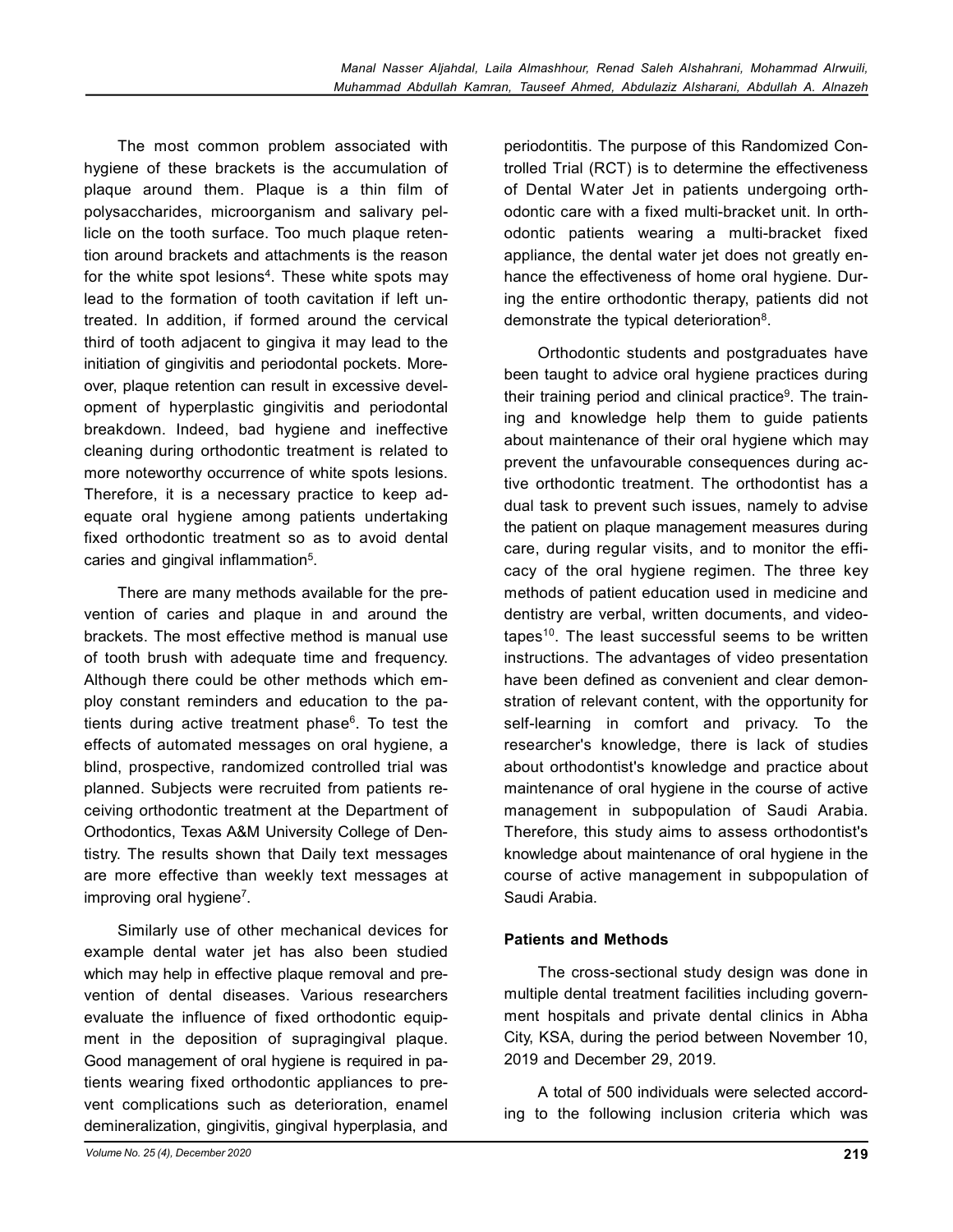male and female during orthodontic treatment patients wearing fixed orthodontic appliances for at least 6 months which aged between 10-30 years. The exclusion criteria were uncooperative and unresponsive patients. Patient's undergone complex orthodontics involving surgical procedure. Data was collected through non probability purposive sampling. The sample size was calculated using Rao soft software using 95% confidence interval, population size of  $500^{11}$ , margin of error was  $5\%$  and response distribution of 50%. Sample of 218 was calculated. However, we selected 500 participants in order to make the results more representative of the population. The data was collected from patients on structured questionnaire which was designed to assess the attitudes and actions of orthodontists regarding performance about instructions given to patients about orthodontic treatment. The questionnaire assessed demographic characteristics of patients (age, gender) and details concerning instructions obtained by patients from their orthodontists related to tooth brushing habits, tooth paste selection, usage of several fluoride supplements etc.

Data was analysed on SPSS version 17.00. Responses scored on a 0-2 point scale. 0= low level, 2= optimal answer. For categorical data and mean and standard deviation was used, descriptive statistics were described as frequency and percentage. For the relation between categorical variables, a Chi-square test was used. Statistically meaningful P <0.05 were considered.

# **Results**

Table 1. revealed that 50% were females and males. Mostly fall in the age range of 21 to 25 years i.e., 171(34.2%). Majority patients were treated in private clinics i.e., 370(74%).

Table 2. shows response of patients regarding instructions given to patients for oral hygiene maintenance. Majority patients responded that the orthodontist remind the importance of tooth brushing on every visit 191(38.2%) with thrice a day brushing frequency 48.2%. Approximately 127(25%) patients

responded that orthodontist instruct you on how to brush correctly your teeth but did not evaluate the performance.

Table 3. shows Orthodontists instructions to patients regarding brushing tools. About 66.2% participants agreed for the recommendation of type of toothbrushes used by their Orthodontist and 53.4% reported that they did not know the use of super floss by their Orthodontist during orthodontic treatment. Approximately 53.0% participants agreed for the lack of referral to dentist for routine dental treatment. About 59% patients reported that their orthodontist did not specifically recommend the use of fluoridated tooth paste during orthodontics treatment.

Table - 4 shows the distribution of awareness items regarding fluoride. Majority 51% patients responded that their orthodontists did not advise the use of fluoride oral rinses and 74.8 % reported that the orthodontist did not recommend to brush the teeth once a week with high concentrated fluoride gel (Elmex gel). along with recommendation of fluoridation at the dental office by a gel or varnish approximately 71.2% reported that he never discussed the use of gel or varnish fluoridation at the dental office.

Table 5. shows p- value of different variables with Orthodontists awareness of oral hygiene instruction to the patients. It shows statistically significant p-value for patient's age and place of treatment.

# **Discussion**

Subjects undergone orthodontic treatment are increasingly vulnerable to gingivitis and enamel defects<sup>11</sup>. Proficient mechanical expulsion of salivary plaque was demonstrated during plaque removal<sup>12</sup>. Extra powerful preventive measures incorporate utilization of a few fluoride enhancements and referral of the patients to standard follow-up arrangements<sup>13</sup>. Incidentally, numerous patients experiencing orthodontic treatment still neglect to keep up a satisfactory standard of plaque control and experi-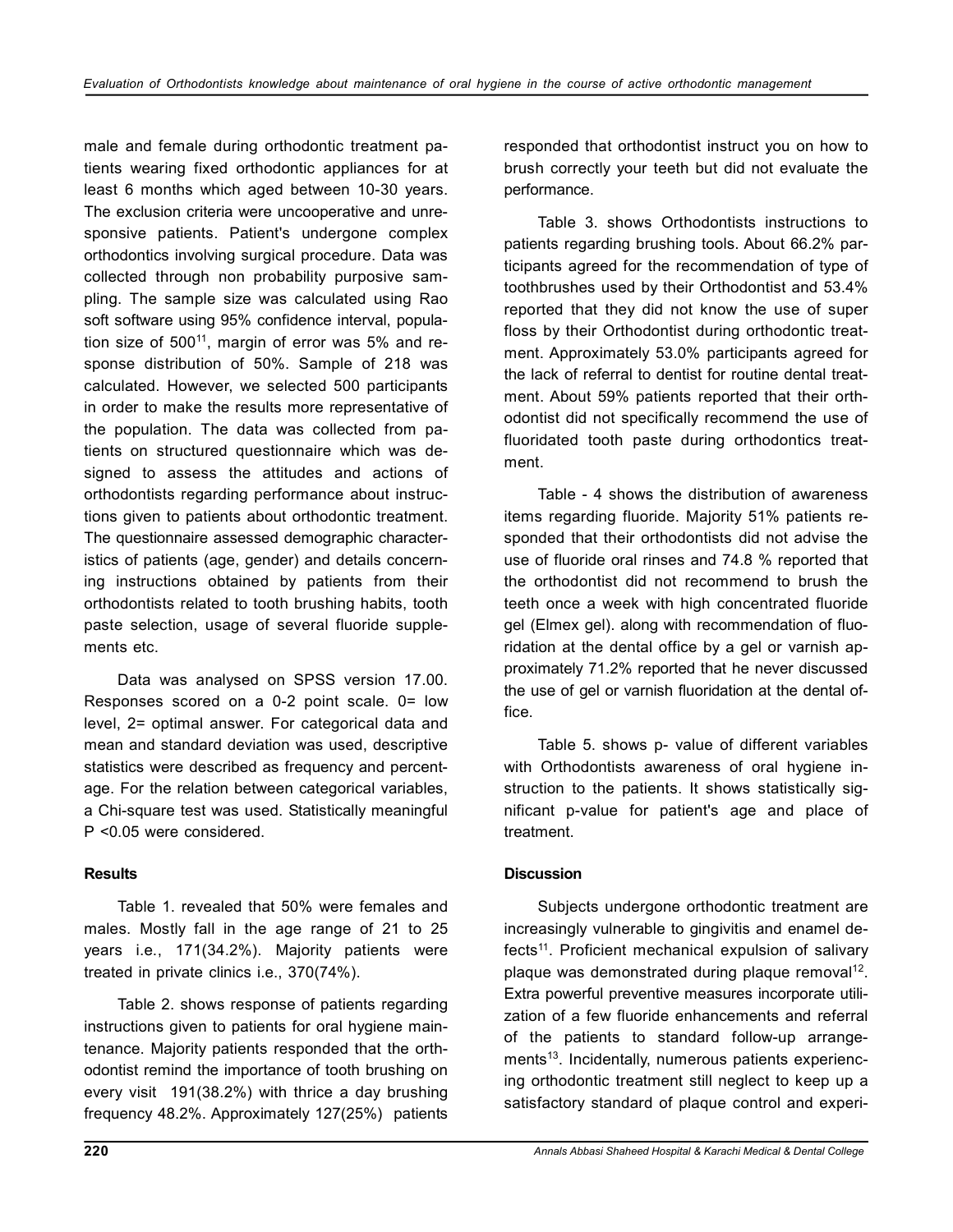|  |  |  |  | Table 1. The distribution of demographic data in study group (n=500) |  |  |  |  |  |
|--|--|--|--|----------------------------------------------------------------------|--|--|--|--|--|
|--|--|--|--|----------------------------------------------------------------------|--|--|--|--|--|

|            | N   | $\%$ |
|------------|-----|------|
| Gender     |     |      |
| Female     | 250 | 50.0 |
| Male       | 250 | 50.0 |
| Age        |     |      |
| $10-15.$   | 12  | 2.4  |
| $16 - 20.$ | 158 | 31.6 |
| $21 - 25.$ | 171 | 34.2 |
| 26-30.     | 159 | 31.8 |
| I treat on |     |      |
| Public     | 130 | 26.0 |
| Private    | 370 | 74.0 |

**Table 2.** Showing response of patients regarding instructions given to patients for oral hygiene maintenance. (n=500)

| Did your orthodontists explained to you the importance of tooth      |     |      |
|----------------------------------------------------------------------|-----|------|
| brushings during the orthodontic treatment?                          | N   | %    |
| Yes, every visit                                                     | 191 | 38.2 |
| Only occasionally                                                    | 181 | 36.2 |
| Yes, only once                                                       | 86  | 17.2 |
| Never                                                                | 42  | 8.4  |
| What frequency your orthodontist recommended to brush your teeth?    |     |      |
| Three time a day                                                     | 241 | 48.2 |
| Twice a day                                                          | 149 | 29.8 |
| Once a day                                                           | 31  | 6.2  |
| Did not mention                                                      | 79  | 15.8 |
| Did your orthodontist educate you in what way to brush appropriately |     |      |
| your teeth or refer you to a hygienist for this purpose?             |     |      |
| Yes, but did not assess enactment                                    | 127 | 25   |
| Yes, and assess the enactment every visit                            | 76  | 15   |
| Yes, and evaluate performance occasionally                           | 63  | 12   |
| Yes, only once                                                       | 75  | 15   |
| No                                                                   | 159 | 31   |

**Table 3.** Showing Orthodontists instructions to patients regarding brushing tools. (n=500)

| Did your orthodontist informed you which toothbrush is recommended     |     |      |  |
|------------------------------------------------------------------------|-----|------|--|
| to use during orthodontic treatment?                                   | N   | %    |  |
| Yes                                                                    | 331 | 66.2 |  |
| N٥                                                                     | 169 | 33.8 |  |
| Did your orthodontist informed you about use super floss?              |     |      |  |
| Yes                                                                    | 233 | 46.6 |  |
| No                                                                     | 267 | 53.4 |  |
| Did your orthodontist refer you to your dentist for routine dental     |     |      |  |
| examination?                                                           |     |      |  |
| Yes, once                                                              | 132 | 26   |  |
| Yes, and reminded me occasionally                                      | 103 | 20   |  |
| He never mentioned it                                                  | 265 | 53   |  |
| Did your orthodontist instruct you on what is the recommended fluoride |     |      |  |
| concentration in the tooth paste to use?                               |     |      |  |
| Yes, once                                                              | 86  | 17   |  |
| Yes, and reminded me from time to time                                 | 61  | 12   |  |
| Yes, when I asked about toothpaste                                     | 54  | 10   |  |
| Did not mention                                                        | 299 | 59   |  |
|                                                                        |     |      |  |

2**Table 4.** Showing orthodontists instructions to patients regarding fluoride use. (n=500)

|                                                                      | N   | %                 |
|----------------------------------------------------------------------|-----|-------------------|
| Did your orthodontist recommend you to perform fluoride oral rinses? |     |                   |
| Yes, once                                                            | 111 | 22.2              |
| Yes, and reminded me occasionally                                    | 77  | 15.4              |
| Yes, when I asked about oral rinses                                  | 57  | 11.4              |
| He never mentioned it                                                | 255 | 51.0              |
| Did your orthodontist recommend you to brush your teeth once a week  |     |                   |
| with high concentrated fluoride gel (Elmex gel?)                     |     |                   |
| Yes, once                                                            | 76  | 15.2 <sub>2</sub> |
| Yes, and reminded me occasionally                                    | 50  | 10.0              |
| He never discussed it                                                | 374 | 74.8              |
| Has your orthodontist suggested that you perform gel or varnish      |     |                   |
| fluoridation at the dental office?                                   |     |                   |
| Yes, once in three months                                            | 88  | 17.6              |
| Yes, and sometimes he reminded me,                                   | 56  | 11.2              |
| He never discussed it, never said it,                                | 356 | 71.2              |

**Table 5.** Showing p-value of different variables with Orthodontists awareness of oral hygiene measures. (n=500)

| S.no | Variable                            | p-value                       |
|------|-------------------------------------|-------------------------------|
| 3    | Gender<br>Age<br>Place of treatment | 0.183<br>$0.004*$<br>$0.001*$ |

ence the ill effects of gingivitis and enamel defects. The purpose behind this may be either the clinicians don't emphasize on the importance of oral hygiene measures during and after orthodontic treatment, does not remind patients about regular follow up of instructions for oral hygiene along with lack of patient's compliance to follow the instructions and maintain frequency and time needed for effective plaque control<sup>14</sup>.

Correspondingly, this study purposes to assess awareness of orthodontists through regards to oral hygiene maintenance of their patients as per patients' judgment.

It has been reported that hand tooth brush along with fluoridated tooth paste is an effective method for the removal of plaque and dental diseases<sup>15</sup>. In the current study, 92% reported that they were counselled for the importance of tooth brushing by their orthodontist and 40% reported to be asked for traditional tutoring for tooth brushing once in the course of orthodontic therapy. These findings are in concor-

*Volume No. 25 (4), December 2020*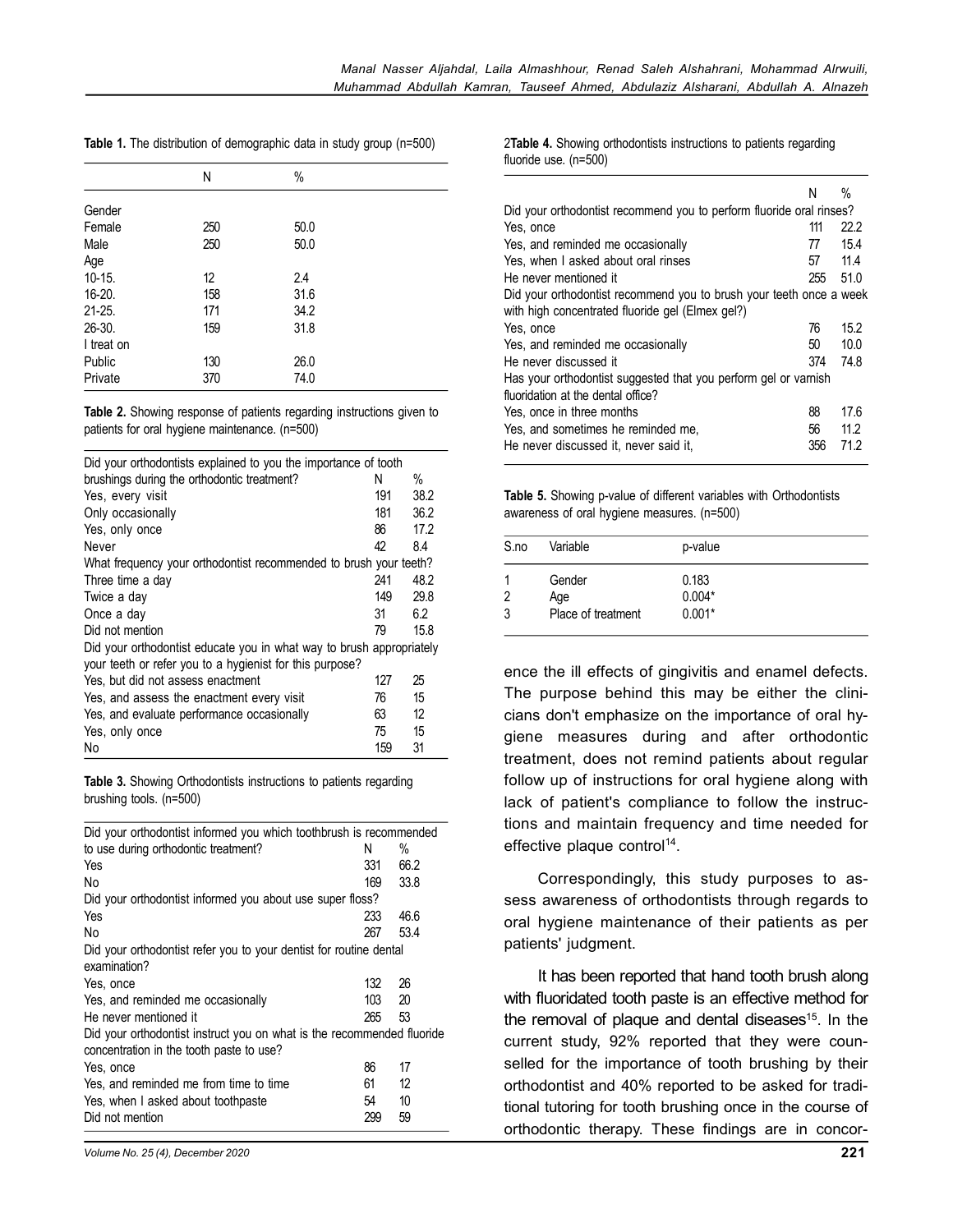dance with Berlin-Broner et al<sup>14</sup> where 94% stated that patients established description on the significance of tooth brushing and 85% them acknowledged education for tooth scrubbing at minimum once during the orthodontic treatment. Similar findings were reported by Hobson and Clark<sup>15</sup> where 100 percent of the orthodontists advised routine use of a toothbrush for oral hygiene.

In the present study 33.8% of the orthodontists did not recommend which type of toothbrush to use. This finding is in concordance with a number of studies. Berlin-Broner et al<sup>14</sup>. report 41% of orthodontists did not recommend the type of toothbrush to be used, while Hobson and Clark<sup>15</sup> report 20% of the orthodontists recommended manual toothbrushes and 8% recommended electric toothbrush. The explanation for this could be that it is primarily dental hygienists' duty to instruct the patients about oral hygiene measures during active orthodontic treatment. Albeit 32% of the patients in the current investigation stated that they were not referred to a hygienist and 53% were not referred by their orthodontist to routine dental assessment.

With regards to fluoride supplementations, current study results showed around 60% of the patients stated about the lack of instructions about the use of fluoridated toothpaste and its concentration during treatment. It should be noted that majority patients of orthodontics are generally children, they need extra fluoride for meticulous removal of plaque. This rate is lower than that reported by the orthodontists in recently published studies<sup>16</sup>.

The role of mouth washes for effective plaque control can never be neglected. Along with tooth brushing it is helpful to reduce the bacterial count around the brackets and wires. These medications also assist orthodontic patients who have trouble maintaining plaque control through mechanical methods alone. Although chemical agents cannot replace the use of mechanical inter dental tooth brushing and interproximal washing<sup>17,18</sup>. Patients in the present study probably won't remember the proposals they have been instructed about mouth washes, or they may be recalled once and it was not checked by the orthodontist during the accompanying visits<sup>19</sup>.

In the current study, the association between orthodontists' awareness and participants' age was found statistically significant "p=0.004". This finding could be due to the fact that as patients grow older, they tend to become more aware of their oral hygiene and hence ask for recommendations from their orthodontists. A study conducted in Syria, published in 2010, revealed that the goal of developing "really nice" to "awesome" standards of oral hygiene in patients among orthodontists in this study sample during orthodontic care is not yet well appreciated. Even more learning for orthodontists is also required in this area<sup>20</sup>.

Moreover, there was a strong connection between the realization of orthodontists and place of receiving treatment "p=0.001". This finding is crucial with respect to the treatment facility and the policy running in it. Although many studies have been published to evaluate the effect of various factors on orthodontic treatment but none has studied the effect of place of treatment on orthodontist realiza- $\mathsf{tion}^{\mathsf{21\text{-}23}}$  .

There were some limitations in time, resources and participants' cooperation. Cross sectional study design and small sample size were also the limitations of study.

As indicated by the present study which is according to patient's judgment orthodontists ought to improve their attention to patients' dental wellbeing by educating them on the significance of tooth brushing, technique of tooth brushing and utilization of fluoride supplementation. They must be referred consistently for regular check-ups by their dental hygienists. More attention should be drawn towards applying policies in treatment facilities to educate orthodontists on the importance of their awareness. In order to discover the real factors that decide the relationship between the dentist and the patient, further studies are needed and also to learn how to monitor the actions of the patient in the dental clinic.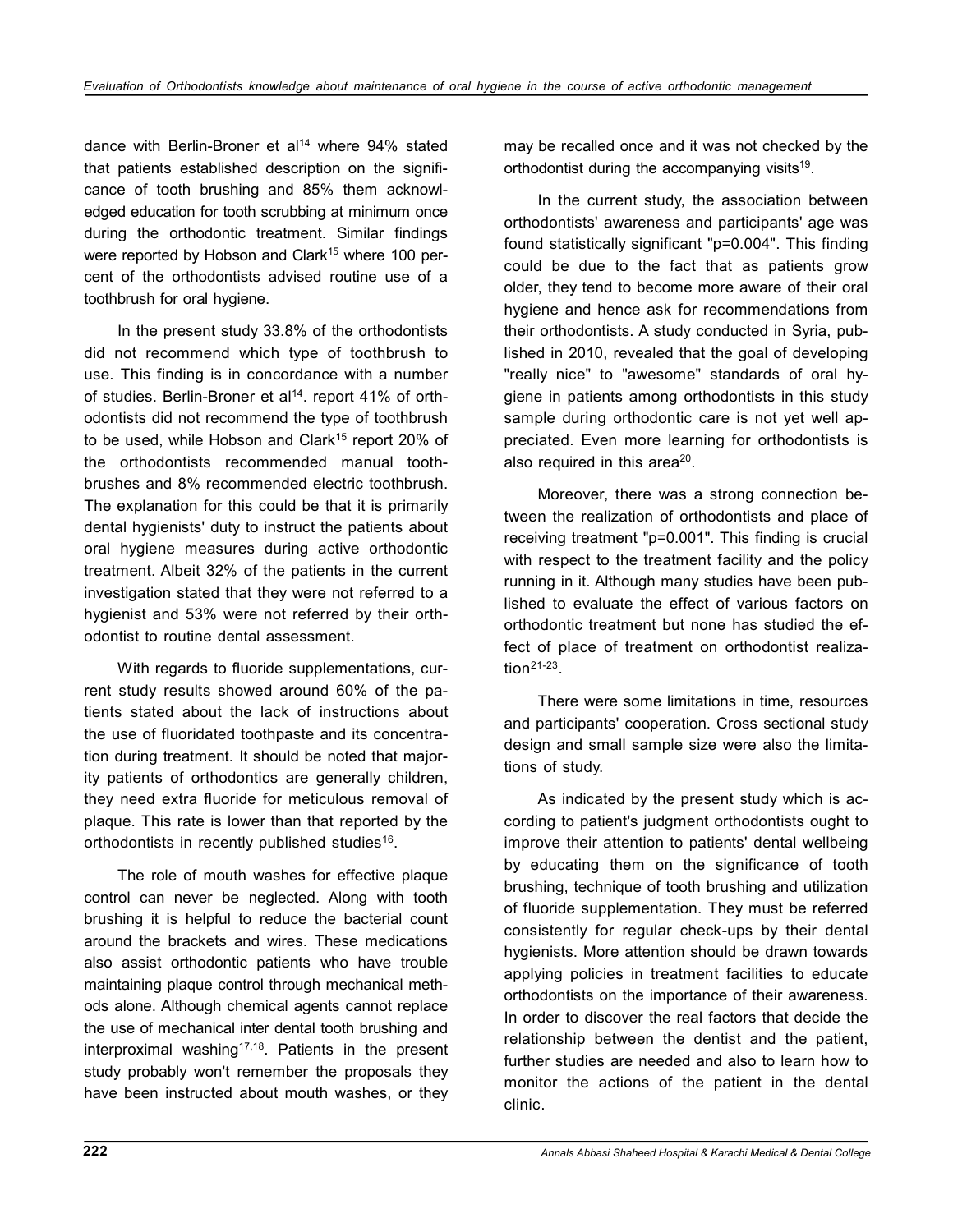It is recommended that refresher courses must be planned for the Orthodontists and postgraduate trainees to revive their attentions towards their patient's oral hygiene practices during active orthodontic treatment along with education of orthodontic patients to comply with orthodontist instructions for their oral hygiene maintenance.

# **Conclusion**

The orthodontists' knowledge about maintenance of oral hygiene in the course of active management in subpopulation of Saudi Arabia is insufficient in patient's opinion and there is significant association between orthodontist's age and place of treatment.

# **Conflict of Interests**

Authors have no conflict of interests and received no grant/funding from any organization.

# **References**

- 1. Kamran AK, Shahbaz S, Kashif M. Assessment of Periapical Root Resorption after Six Months of Fixed Orthodontic Treatment ASH & KMDC. 2016;21:42-7. Available from: https://theadl.com/ detail.php?id=73&vol=2. Accessed on: 28 January 2021
- 2. Almosa NA, Alqasir AM, Aldekhayyil MA, Aljelayel A, Aldosari MA. Enamel demineralization around two different orthodontic bracket adhesive systems: An in vivo study. The Saudi dental journal. 2019;31:99-104. j.sdentj.2018.11.005]
- 3. Benic GZ, Farella M, Morgan XC, Viswam J, Heng NC, Cannon RD, Mei L. Oral probiotics reduce halitosis in patients wearing orthodontic braces: a randomized, triple-blind, placebo-controlled trial. J Breath Res 2019;13:036010.[DOI: 10.1088/1752- 7163/ab1c81]
- 4. Lopatiene K, Borisovaite M, Lapenaite E. Prevention and treatment of white spot lesions during and after treatment with fixed orthodontic appliances: a systematic literature review. J Oral Maxillofac Res. 2016;7:e1. [DOI: 10.5037/ jomr.2016.7201]
- 5. Nammi K, Starke EM, Ou SS, Ward M, Jenkins W, Milleman JL, Milleman K. The effects of use of a powered and a manual home oral hygiene regimen on plaque and gum health in an orthodontic population. J Clin Dent. 2019;30:A1-8.
- 6. Erbe C, Jacobs C, Klukowska M, Timm H, Grender J, Wehrbein H. A randomized clinical trial to evaluate the plaque removal efficacy of an oscillating-rotating toothbrush versus a sonic toothbrush in orthodontic patients using digital imaging analysis of the anterior dentition. Angle Orthod2019;89:385-90.[DOI: 10.2319/080317- 520.1]
- 7. Ross MC, Campbell PM, Tadlock LP, Taylor RW, Buschang PH. Effect of automated messaging on oral hygiene in adolescent orthodontic patients: A<br>
randomized controlled trial. Angle randomized controlled trial. Angle Orthod2019;89:262-7. Available from: https://<br>europepmc.org/article/med/30516416. Accessed europepmc.org/article/med/30516416. on: 28 January 2021
- 8. Mazzoleni S, De Stefani A, Bordin C, Balasso P, Bruno G, Gracco A. Dental water jet efficacy in the plaque control of orthodontic patients wearing fixed appliance: A randomized controlled trial. J Clin Exp Dent. 2019;11:e957. [DOI: 10.4317/ jced.55411]
- 9. Kashif M, Shaikh A, Najmi N, Iqbal A. Dental Post Graduate Educational Programmes Preferences in Pakistan and Factors Affecting it: A Cross Sectional Survey Conducted at Karachi, Pakistan. Pakistan Journal of Medical Research. 2019;58.<br>Available from: https://web.a.ebscohost.com/ https://web.a.ebscohost.com/ abstract?direct=true&profile=ehost&scope=site&authtype = c r a w l e r & j r n l = 0 0 3 0 9 8 4 2 & A N = 138161776&h=bvoQFDWqTthgSZUAyIyENa%2b51 I d K j 5 m w W i a T u Q D D N X C J VgPktx4Eg5SIKCrW IxNQvo05%2fW xdsq8vX S u 5 H e v r V w % 3 d % 3 d&crl=f&resultNs=AdminWebAuth&resultLocal=ErrCrlNot Auth & crlhashurl=login.aspx% 3fdirect%3dtrue%26profile%3dehost%26scope% 3 d s i t e % 2 6 a u t h t y p e % 3dcrawler%26jrnl%3d00309842%26AN%3d138161776. Accessed on: 28 January 2021
- 10. Lees A, Rock WP. A comparison between written, verbal, and videotape oral hygiene instruction for patients with fixed appliances. J<br>Orthod2000;27:323-8. [DOI: 10.1093/ortho/ Orthod2000;27:323-8. [DOI: 27.4.323]
- 11. Khoroushi M, Kachuie M. Prevention and treatment of white spot lesions in orthodontic patients. Contemp Clin Dent2017 Jan;8:11. [DOI: 10.4103/ ccd.ccd\_216\_17]
- 12. Bishara SE, Ostby AW (2008) White Spot Lesions: Formation, Prevention, and Treatment. Seminars in Orthodontics 14:174-182. Available from:https:// www.semortho.com/article/S1073-8746(08)00019- 4/fulltext. Accessed on: 28 January 2021. [DOI: 10.1053/j.sodo.2008.03.002]
- 13. Kashif M. The role of Dental Panoramic Tomography in Determining Root curvature of mandibular third molar tooth. JOPDAK2020.. Available from:https://www.researchgate.net/publication/ 341105552\_The\_role\_of\_Dental\_Panoramic\_Tomography\_in\_